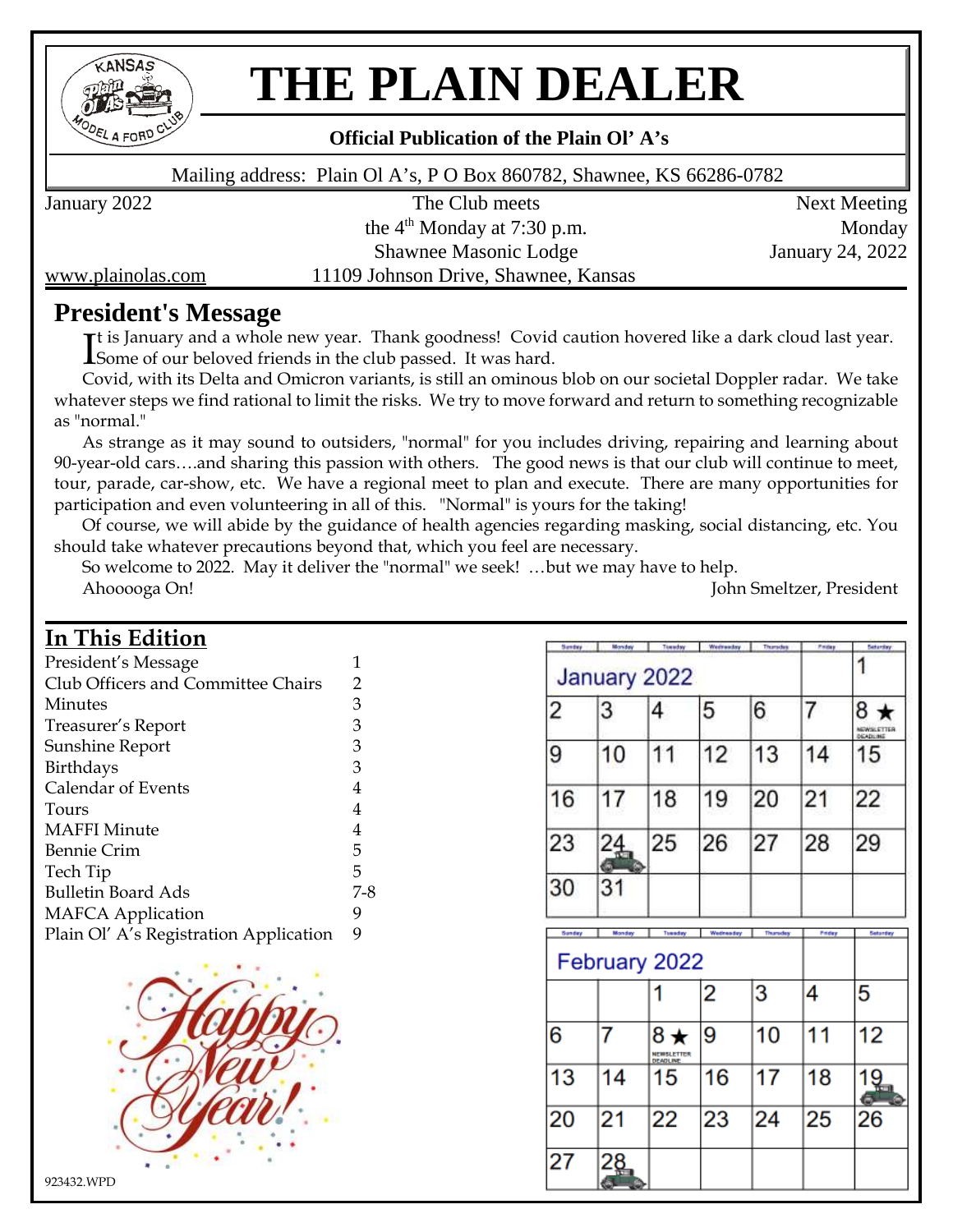### *Page 2 The Plain Dealer January 2022*

# **2022 Club Officers**

| President      | John Smeltzer    | 913-638-7032 | js5200ks@gmail.com     |
|----------------|------------------|--------------|------------------------|
| Vice President | Ed Jankowski     | 402-676-6951 | emjank1626@gmail.com   |
| Treasurer      | <b>Bob Hess</b>  | 816-668-3902 | roberthess30@gmail.com |
| Secretary      | Nancy Hess       | 816-679-9051 | nancy12731@gmail.com   |
| Director       | Justin Read      | 816-547-8608 | onsitetech@mac.com     |
| Director       | Ken Coleman      | 913-631-2752 | kcoleman555@gmail.com  |
| Director       | Theresa Guenther | 913-682-2545 | ronsaresto@yahoo.com   |

## **Committee Chairpersons - 2022**

| Calling                    | Ken Coleman         | 913-631-2752 | kcoleman555@gmail.com       |
|----------------------------|---------------------|--------------|-----------------------------|
| Ladies Night Out           | Ken Coleman         | 913-631-2752 | kcoleman555@gmail.com       |
| Membership                 | <b>Chuck Marcus</b> | 913-681-6079 | cfnamarcus@yahoo.com        |
| Newsletter                 | Joyce Tweedy        | 816-410-4613 | jtweedy@swansonbernard.com  |
| <b>Restorer Articles</b>   | Ron and Theresa     |              |                             |
|                            | Guenther            | 913-682-2545 | ronsaresto@yahoo.com        |
| Seminars                   | <b>Bob Hess</b>     | 816-668-3902 | roberthess30@gmail.com      |
| Sunshine                   | Deborah Smeltzer    | 913-526-6977 | deborah.smeltzer@gmail.com  |
| Historian                  | <b>OPEN</b>         |              |                             |
| <b>Tour Codirector</b>     | <b>Bill Hills</b>   | 913-406-2085 | bill.hills.sh@gmail.com     |
| Car Show Coord.            | Justin Read         | 816-547-8608 | onsitetech@mac.com          |
| Christmas Party            | Ed Jankowski        | 402-676-6951 | emjank1626@gmail.com        |
| <b>Memorial Day Picnic</b> | Ed Jankowski        | 402-676-6951 | emjank1626@gmail.com        |
| Refreshment Coord.         | Fran Coleman        | 913-481-6658 | fcole61@gmail.com           |
| Webmaster                  | <b>Joe Nicholas</b> | 913-710-3292 | joseph.h.nicholas@gmail.com |
|                            |                     |              |                             |

# **Newsletter Articles**

**Theormation for the newsletter should be sent** 

Information for the newsletter should be sent<br>
to Joyce Tweedy. Her email address is jtweedy@swansonbernard.com, or snail mail, 4600 Madison, Ste. 600, Kansas City, MO 64112 or phone Joyce at 816-410-4613.

The deadline for submission of articles is the  $8<sup>th</sup>$  of the month.

# **Facebook**

Plain Ol' A's is now on Facebook: Search For "Plain Ol' A's" and request to join the Private Group.

# **MAFCA Membership**

There is a membership form to MAFCA in the back of the newsletter for anyone who is interested.

# **Refreshments**

Refreshments will resume at the January meeting. - Fran Coleman

# **Time to Renew**

It's time to renew your Club membership for 2022. Please fill out the registration form on the last page of this newsletter and mail it to Bob Hess. It's very important you fill out the renewal form so that the Club has your current contact information. Also, all club members are entitled to an electronic copy of the monthly newsletter, but the Club is also offering the option of receiving the newsletter by mail. Renewals should be mailed to Bob Hess at the address on the renewal form.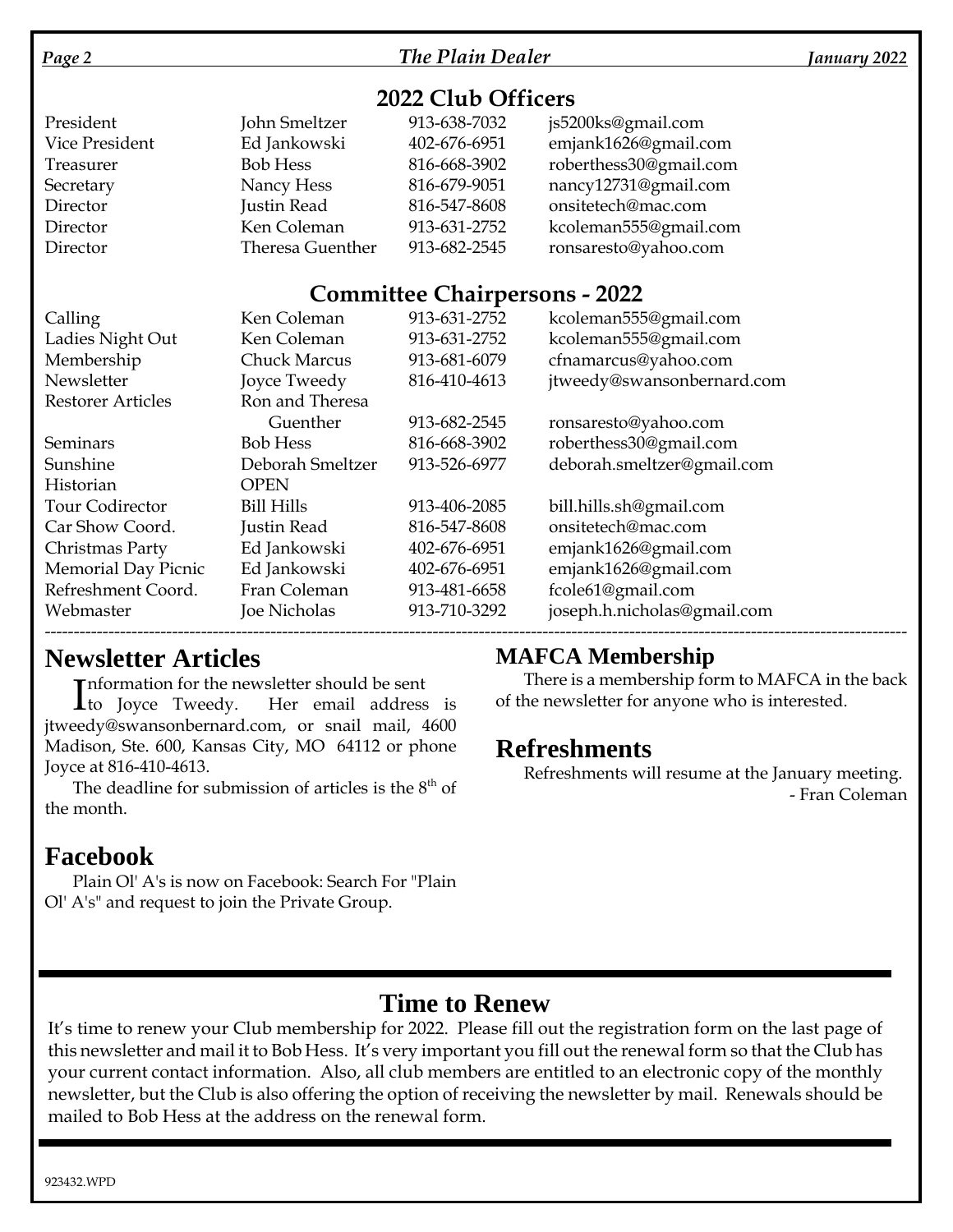#### *January 2022 The Plain Dealer Page 3*

# **December 2021 Minutes**

A short meeting was held on December 5, 2021, at the Christmas party at Embassy Suites. President John Smeltzer called the meeting to order.

Officers-John thanked the 2021 officers for their service and introduced the 2022 officers.

Plaque-Ed .Jankowski presented John Smeltzer with a plaque for his service as president for 2021.

– Nancy Hess, Secretary

# **Treasurer's Report - December 2021**

# **Checking Balance \$2,545.09 Income** Dues \$275.00 Hard Copy Newsletters 10.00 Christmas Party 116.00 Newsletter Ads 125.00 **TOTAL INCOME \$526.00**

#### **Expenses**

| <b>Embassy Suites Christmas</b> |            |            |
|---------------------------------|------------|------------|
| Dinner                          | \$1,168.21 |            |
| Deluxe Checks                   | 35.84      |            |
| Oct., Nov., Dec. Newsletter     | 14.46      |            |
| President's Plaque              | 89.30      |            |
| <b>TOTAL EXPENSES</b>           |            | \$1,307.81 |

#### **Interest \$1.05**

Submitted by Bob Hess, Treasurer



| January 3  | Nancy Hess         |
|------------|--------------------|
| January 5  | Delores Goodrich   |
| January 9  | <b>Vicky Mills</b> |
| January 9  | Toni Warnell       |
| January 10 | Deborah Smeltzer   |
| January 16 | Terri Burton       |
|            |                    |

## **Sunshine Report**

Long-time member Bennie Crim passed away on Thursday, December 9th. Bennie and Leah have had health challenges in 2021, so it was a wonderful surprise in November 2021 when they were both able to attend the breakfast at McDonald's in Leavenworth before the Leavenworth Veteran's Day Parade event. Bennie will be missed by all and a sympathy card was sent to Leah on behalf of the club.

A get-well card was also sent to Georgia Bianche. Wishing you all lots of sunshine in January!

Please send your news, happy or sad, to Deborah Smeltzer at Deborah.smeltzer@gmail.com or call Deborah at 913-526-6977. Deborah Smeltzer

# **Members' Birthdates and Anniversaries**

As promised, beginning with 2022, we will be sharing birthdays and anniversaries each month. These special dates were gathered from the 2022 registration form, however, the online registration form did not have a line for the birthdates and anniversary, so we are missing quite a few birthdates and anniversaries!

If you sent in a registration form that was printed from the Plain Ol' A's website and would like to share your birthdate and anniversary with your fellow club members, please send an email to deborah.smeltzer@gmail.com with your name(s), date(s) and the event

Apologies for the confusion!

Deborah Smeltzer

# **January Birth Stone**

The name "garnet" originates from the medieval Latin "granatus," meaning "pomegranate," in reference to the similarity of the red color. For centuries, garnet was viewed as a symbol of love and friendship, and a way to promote protection and healing.

In third and fourth century Rome, garnet would be used for protection by warriors going into battle. It was also thought to provide safe passage on long journeys.

Native American healers thought garnet to possesses the ability to protect against injury and poison, while in ancient Egypt, it was thought to ward off bad dreams and cure depression.

In more modern times, its thought to encourage success in business!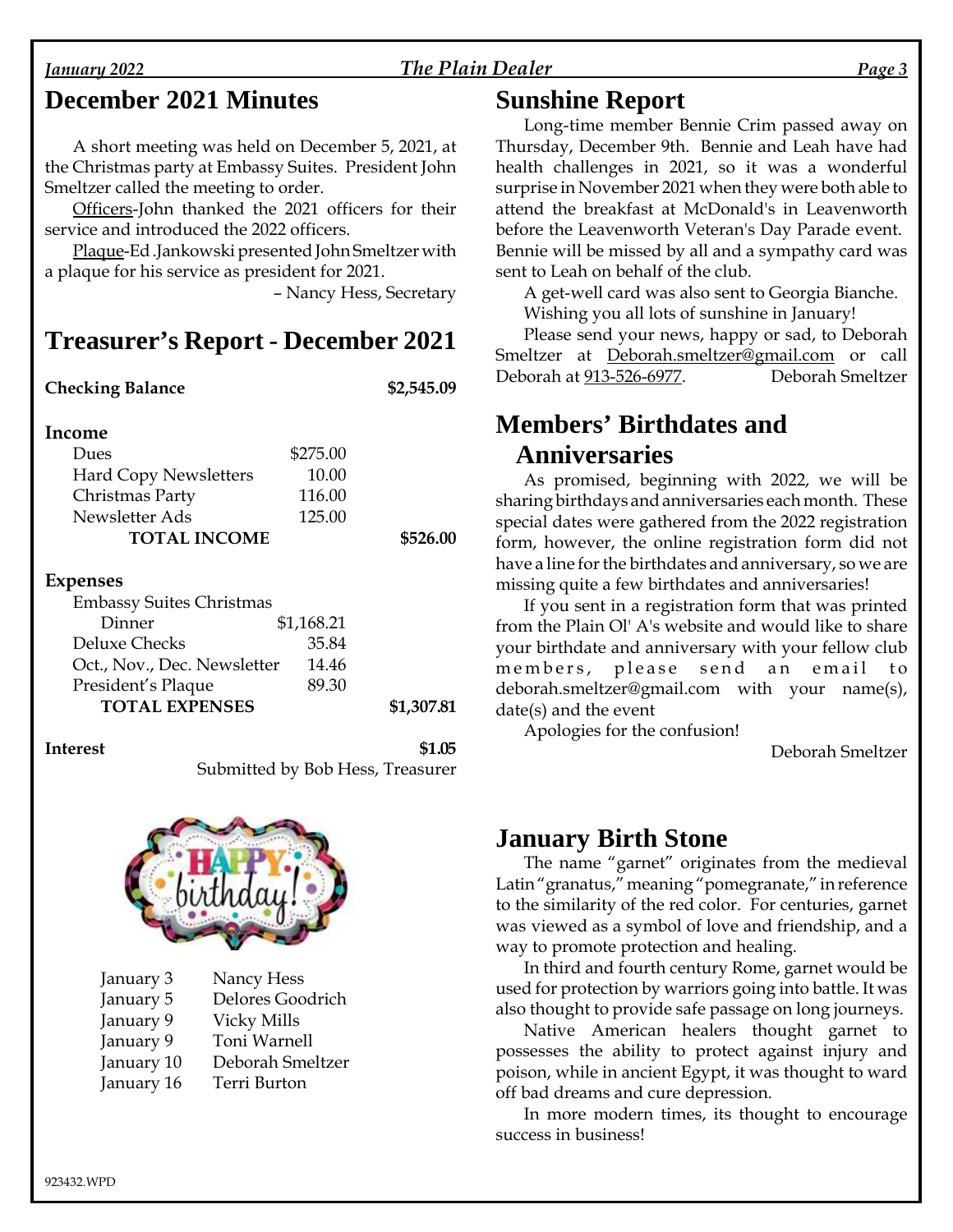| Page 4                                                                | <b>The Plain Dealer</b>                                                                                                                                                                                                                                   | January 2022 |
|-----------------------------------------------------------------------|-----------------------------------------------------------------------------------------------------------------------------------------------------------------------------------------------------------------------------------------------------------|--------------|
|                                                                       | 2022 Calendar                                                                                                                                                                                                                                             |              |
| January-24<br>February 19<br>February 28<br>March 28<br>April         | POA Meeting-7:30 pm- Masonic Lodge, Shawnee<br>POA Breakfast-Golden Corral-Olathe<br>POA Meeting-7:30 pm- Masonic Lodge, Shawnee<br>POA Meeting-7:30 pm- Masonic Lodge, Shawnee<br>Blow the Dust Off Tour-TBD<br>Tune-Up Day-TBD                          |              |
| April 25<br>May- $23$<br>June-2-7<br>June 12-17<br>June 27<br>July 25 | POA Meeting-7:30 pm- Masonic Lodge, Shawnee<br>POA Meeting-7:30 pm- Masonic Lodge, Shawnee<br>Regional Meet-Olathe, KS<br>National Convention-Kerrville, TX<br>POA Meeting-7:30 pm- Masonic Lodge, Shawnee<br>POA Meeting-7:30 pm- Masonic Lodge, Shawnee |              |

## \*\*\*\*\*\*\*\*\*\*\*\*\*\*\*\*\*\*\*\*\*\*\*\*\*\*\*\*\*\*\*\*\*\*\*\*\*\*\*\*\*\*\*\*\*\*\*\*\*\*\*\*\*\*\*\*\*\*\*\*\*\*\*\*\*\*\*\*\*\*\*\*\*\*\*\*\*\*\*\*\*\*\*\*\*\*\*\*\*\*\*\*\*\*\*\*\*\*\*\*\*\*\*\*\*\*\*\*\*\*\*\*\*\*\*\*\*\*\*\*\*\*\*\*\*\*\*\*\*\* **Tours**

Welcome to 2022. I hope everyone had a great Holiday season. Let's hope 2022 will be a great year for touring. To start the year off we will have a club breakfast on February 19th at 9:00 at the Golden Corral, 13440 S Blackbob Road, Olathe. A Board Meeting will be held after breakfast.

We will have a "Blow the Dust Off Tour" the end of March or the first part of April depending on the weather. At one of our Board Meetings last year Tune-up Day was discussed. Having Tune-up Day the first part of April ,we seem to deal with weather. The last few years the weather has been cold or raining or snowing and that has kept members from attending or for any cars to get worked on. So "Tune-up Day" will be held later in April.

The Regional Committee will be needing help the first weekend in June putting on the event. If you can help, please let Ron Guenther know.

I know most of us maybe doing winter maintenance on our cars (I'm working on doors on the sedan), but if your car is drivable try to get it out on nice days and take a ride.

Please let me know if you have ideas for a tour.

Bill Hills bill.hills.sh@gmail.com 913-406-2085

## \*\*\*\*\*\*\*\*\*\*\*\*\*\*\*\*\*\*\*\*\*\*\*\*\*\*\*\*\*\*\*\*\*\*\*\*\*\*\*\*\*\*\*\*\*\*\*\*\*\*\*\*\*\*\*\*\*\*\*\*\*\*\*\*\*\*\*\*\*\*\*\*\*\*\*\*\*\*\*\*\*\*\*\*\*\*\*\*\*\*\*\*\*\*\*\*\*\*\*\*\*\*\*\*\*\*\*\*\*\*\*\*\*\*\*\*\*\*\*\*\*\*\*\*\*\*\*\*\*\*\*\* **MAFFI Newsletter Minute-December 2021 Give a Brick**

In 2011 we began selling memorial bricks to raise money for the Model A Museum. Please consider purchasing a brick as a for a Model A fan. This is a great way to honor your favorite Model A'ers or recognize your Model A Club. The cost of a brick is \$150.00. To order a brick, complete the order form and return it to MAFFI with your check. All bricks will be installed on the drives in front of the Model A Ford Museum for everyone to see.

Go to this website and complete the form to purchase a brick.

https://www.maffi.org/WSContent/Download/BuyABrickDonation.pdf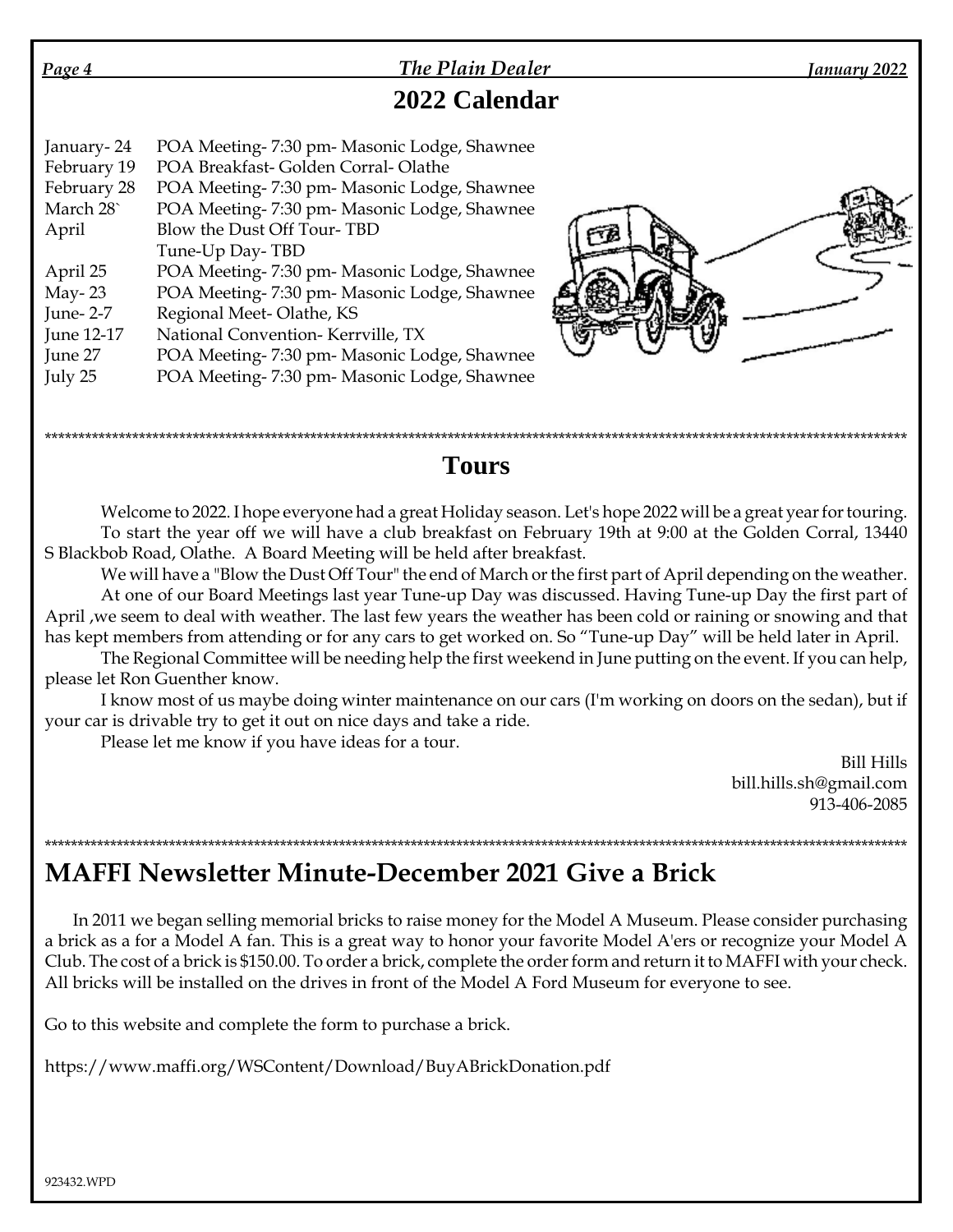#### The Plain Dealer

# **Bennie Crim**

January 2022



Long time POA's member Ben Crim passed away on December 9, 2021. The following was posted on the Davis Funeral Chapel, Inc. website.

Page 5

Bennie (Rudy) Randolph Crim went to his heavenly home on Thursday, December 9, 2021. He was born on 9 July 1934 to Leoda Herbaugh and Freddie Crim in Winchester, VA, where he grew up. He was drafted into the United States Army and was sent to Ft. Carson, CO after basic training. From there he went to Fort Leavenworth, Kansas until he was discharged. While stationed at Fort Leavenworth, Kansas he met the love of his life, Lena Mae (Lea) Endriss. They were married Oct. 4, 1959 at Trinity Lutheran Church, Leavenworth, Kansas. He retired from Hallmark after being employed for 29 years.

He was preceded in death by his parents, in-laws- Bill and Helen Endriss, his only brother, John by 1 week and 1 day, a nephew, John Crim, and a niece Judy

#### Brewer.

He is survived by his wife of 62 years, 3 children, Kevin (Robin) Crim of Florida, Wendie Keesling and Steven Crim, Olathe, Kansas, 2 granddaughters- Mandi (Andy) Everson, Montclair, New Jersey and Brandi (Pat) Sullivan, Mission, Kansas and 3 great grandsons. Brothers-in-law, Bill Endriss, Gladstone, Missouri, Paul (Lisa) Deerfield Beach, Florida, Chris (Lisa) Leavenworth, Kansas and Sister- in-law, Helen Palmer of Leavenworth, Kansas and several nieces and nephews.

In lieu of flowers, please make memorial contributions out to Trinity Lutheran Church, 2101 10th Avenue, Leavenworth, Kansas. 



**LUBRICATING LOCKS** 

THE BEST LUBRICANT I HAVE FOUND FOR CAR DOOR LOCKS, TRUNK HANDLE LOCKS, AND IGNITION LOCKS, RECOMMENDED BY EVERY LOCKSMITH THAT I KNOW, IS DRY POWDERED GRAPHITE.



YOU BUY THE GRAPHITE IN A SMALL TUBE WITH A POINTED TIP. YOU INSERT THE TIP INTO THE KEY HOLE AND "PUFF" SOME GRAPHITE INTO THE LOCK. THEN YOU INSERT AND REMOVE THE KEY SEVERAL TIMES TO WORK THE GRAPHITE INTO THE LOCK TUMBLERS, AND OPERATE THE LOCK A FEW TIMES.



copywrite Frisco illustrationsOf.com/89401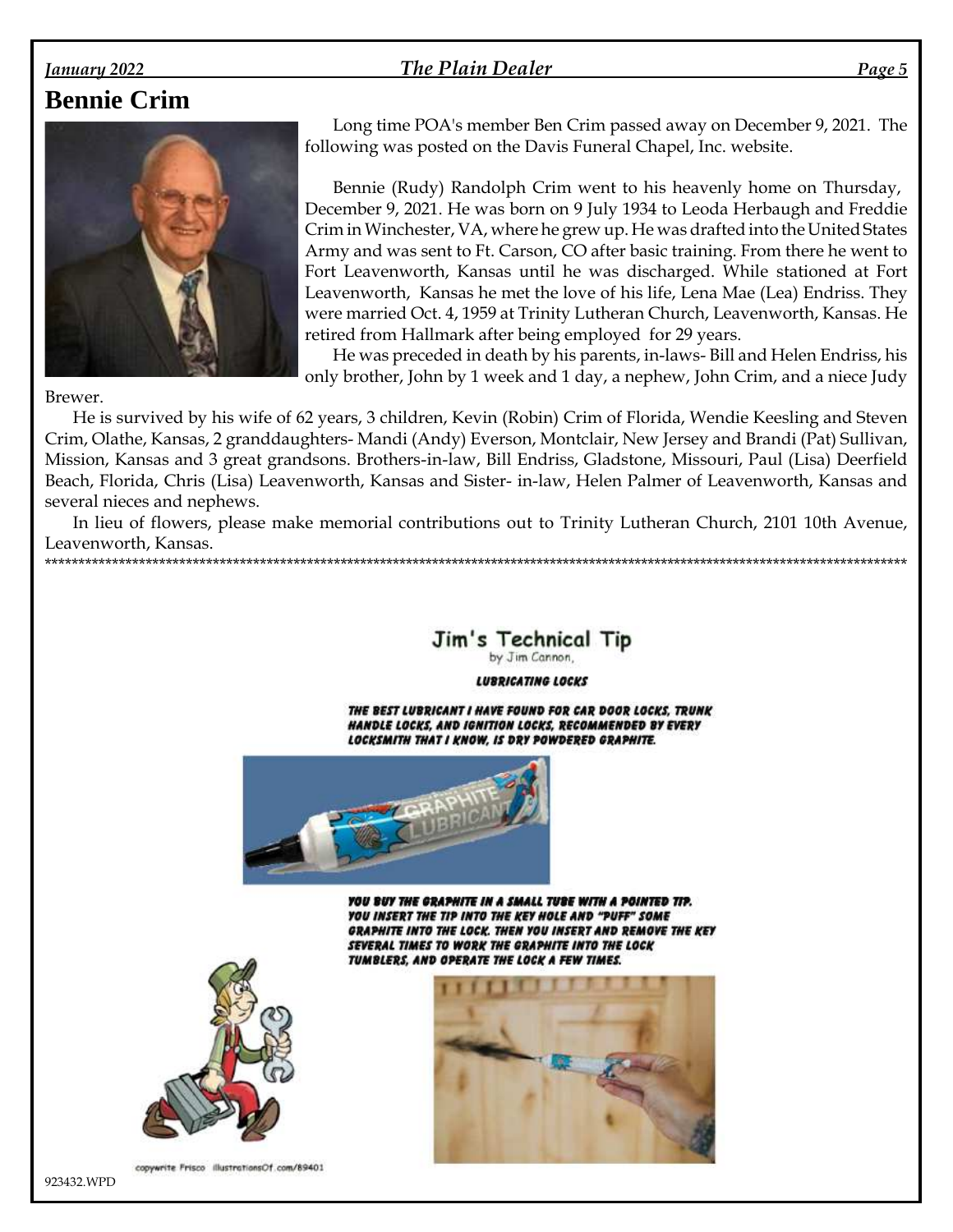#### *Page 6 The Plain Dealer January 2022*



#### **SUPER POWER** That Is TRIED and PROVED

The Snow Flyer Soper Power Unit in Sonor river superimental stage.<br>It has been in actual use for THREE YEARS and it has been<br>proved entirely dependable. In<br>fact, NOT ONE MECHANICAL DEFECT or failure has been found.

Here is a feature on which you can capitalize in handling the Snow<br>Flyer. Users want POWER in<br>their snow equipment . and Snow<br>Flyer bas the unit that has been<br>proved successful under all con-<br>proved successful under all c ditions.

The illustration below shows the Snow Flyer Super Power Axle.<br>Note that this construction not only assures power but that it provides greater road clearance.

Old King Snow is licked when the Super Power Snow Flyer comes along! Goes through where even horses get stalled! The great Snow Flyer Super Power feature, coupled with the great Snow Flyer traction belt, makes an unbeatabl combination.

#### **HUNDREDS OF PROSPECTS**

Mailmen and other users are showing unusual interest in Snow Flyer this fall.<br>Inquiries by the hundreds have already come in and the number is increasing daily.

We want you to help us sell these prospects. We want to tell them that YOU are our dealer—that you can give them all the facts. And we'll pay you a handsome price for your services!

Why not write us or send the coupon at once for our proposition?



Send us full details on Snow Flyer and your proposition.

 $15$ 

### SNOW FLYER CORPORATION

SNOW FLYER CORP., Box F. New Holstein, Wis.

Box F NEW HOLSTEIN, WIS.

> Send at Once for Proposition

 $Firm$ ....



Ford Dealer and Service Field for October, 1929

*Reprinted with permission from The Script A News, Script A Region Model A Restorers Club*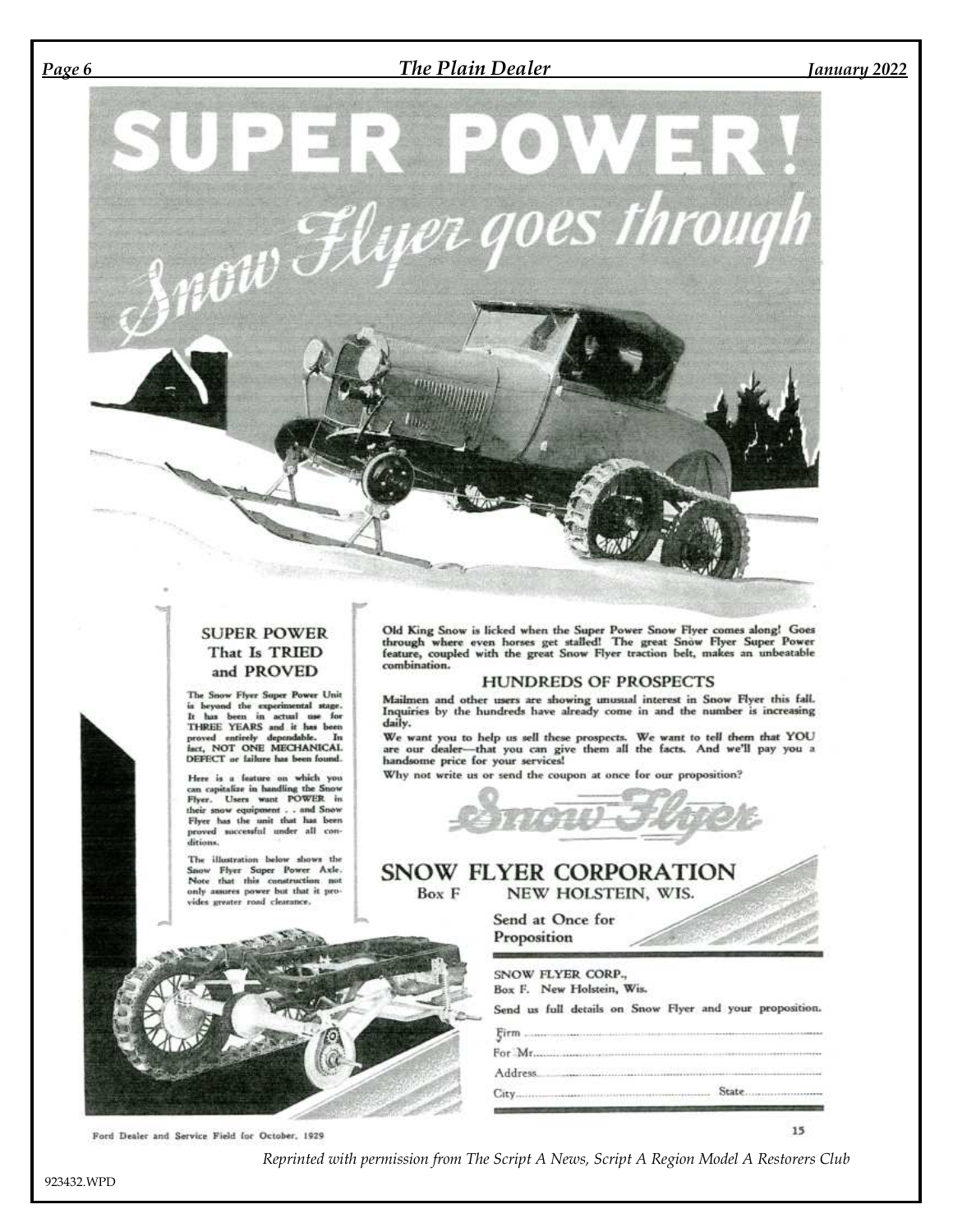#### **January 2022**

The Plain Dealer

Page 7

#### **Bulletin Board**

Place notices and advertise items for sale. No charge for members and other individuals selling their own items. The Club has voted to include ads from other local Model A Clubs. \*\*\*Items will run in three issues, unless renewed or canceled. Date of first insertion is in parenthesis.\*\*\*

Commercial Business ads are: business card size - \$25.00 per year; quarter page size - \$35.00 per year; and half page size - \$50.00 per year. Fees for commercial ads includes a free subscription to the Club's monthly newsletter, The Plain Dealer. 

For Sale: 1930 Tudor, 53,000 miles, numbers matching engine and body, '83 Ford 4-speed overdrive w/26%, F100 steering box, \$20,500. Contact Ed Muntz, 913-449-5742. (12/21)





1909-48 FORD Parts

Model A, T, & V-8 Parts

800.242.6491 WWW.gaslightauto.com<br>1445 S. US Hwy 68, Urbana, OH 43078

# Classic Motor Sales, LLC.

ata L

# J.B. Hodgdon

**Classics to Current Models** Office: (913) 362-2436 Mobile: (913) 205-8448 923 Earwail: jb@hodgdon.com

**6436 Vista Drive** Shawnee, Kansas 66218

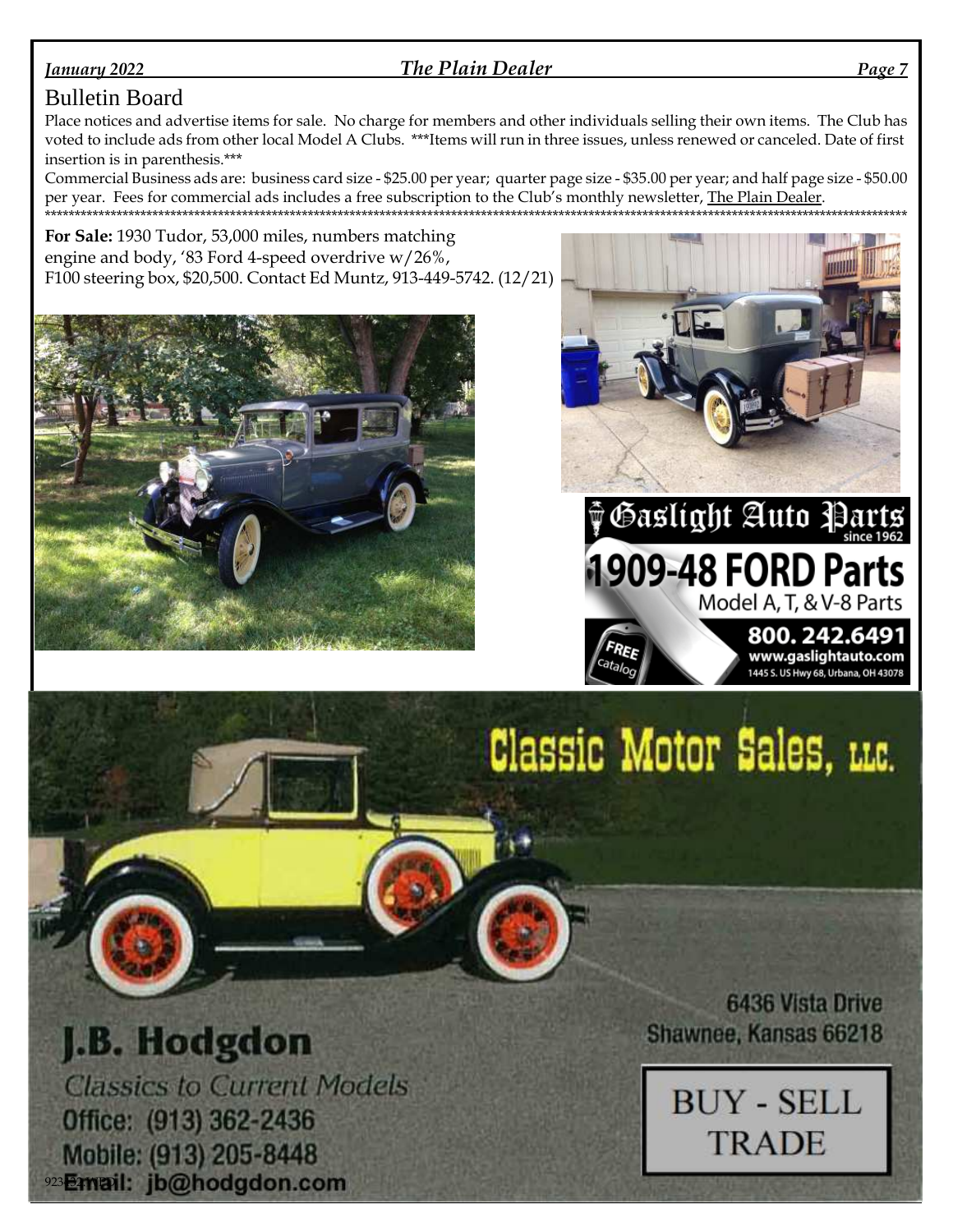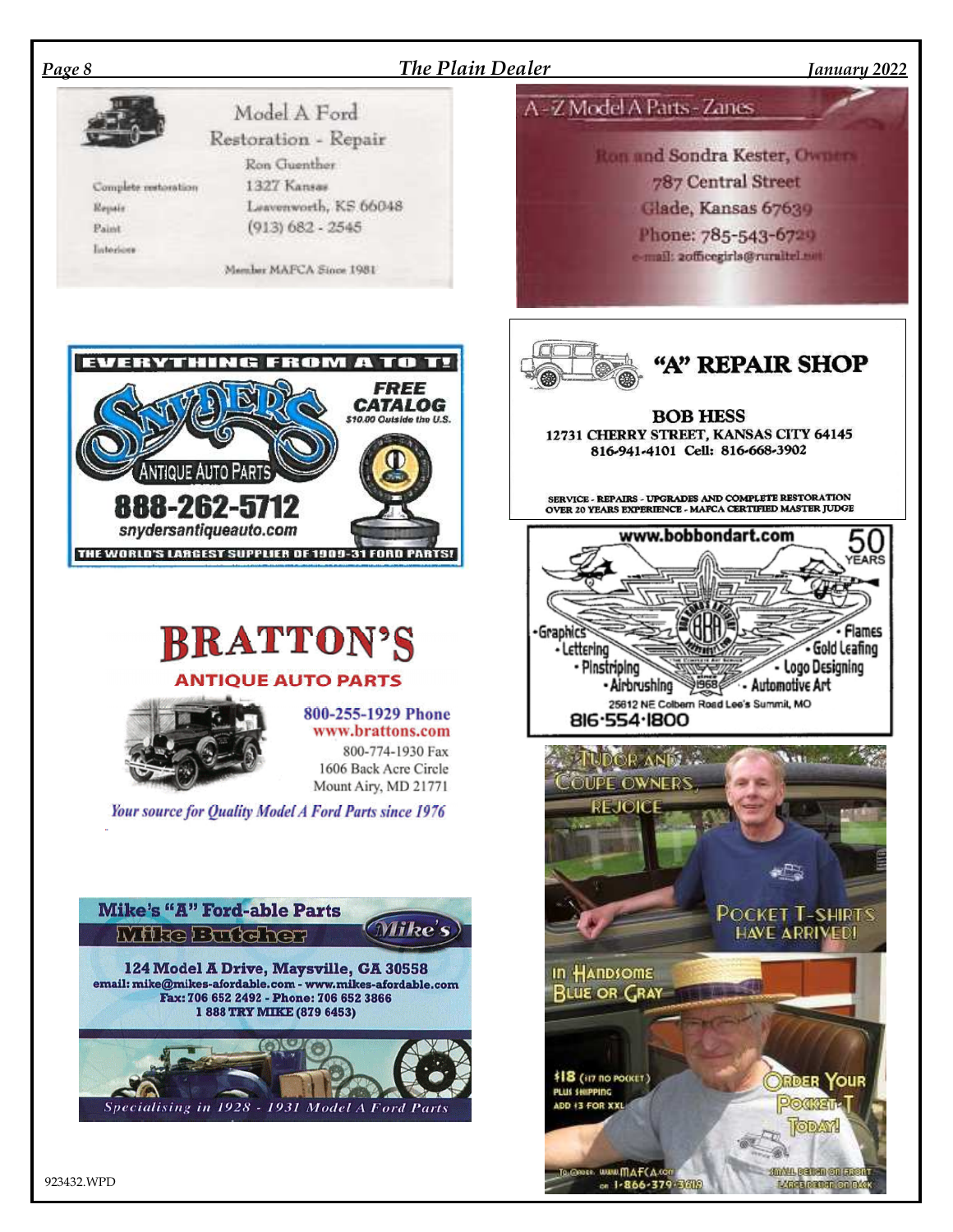| <u>Ianuary 2022</u>                                 | Page 9                                                                                                                                                                                                                         |
|-----------------------------------------------------|--------------------------------------------------------------------------------------------------------------------------------------------------------------------------------------------------------------------------------|
|                                                     | Model A Ford Club of America                                                                                                                                                                                                   |
|                                                     |                                                                                                                                                                                                                                |
|                                                     | Membership Application                                                                                                                                                                                                         |
| Name:                                               | <u> 1989 - Andrea Andrea, Amerikaansk politiker (d. 1989)</u>                                                                                                                                                                  |
|                                                     | <b><u>Spoase</u></b>                                                                                                                                                                                                           |
|                                                     | Address: The Contract of the Contract of the Contract of the Contract of the Contract of the Contract of the Contract of the Contract of the Contract of the Contract of the Contract of the Contract of the Contract of the C |
|                                                     |                                                                                                                                                                                                                                |
| Telephone:                                          | Email: The Commission of the Commission of the Commission of the Commission of the Commission of the Commission<br>I grant MAFCA permission to publish my manni and contract information. Yes _______No. ______________        |
|                                                     | U.S. Membership 850 + Canada/Mexico Membership (U.S. Currency) 560<br>International Membership (U.S. Cornency) 870 - International Membership Digital Edition only \$50<br>Includes six issues of The Restorer magazine!       |
| Card Number                                         | Men'rlook pasiddy at MANC1 or for Hun Masseyseed<br>Eve Date<br>CVV Code                                                                                                                                                       |
| Signature:                                          |                                                                                                                                                                                                                                |
|                                                     | Mail to:<br>Model A Ford Club of America<br>250 S. Cypress St.<br>La Habra, CA 90631-5515                                                                                                                                      |
|                                                     | Rev 12/23/2019                                                                                                                                                                                                                 |
|                                                     | PLAIN OL' A'S MODEL A FORD CLUB<br>NEW AND RENEWAL MEMBERSHIP APPLICATION                                                                                                                                                      |
|                                                     |                                                                                                                                                                                                                                |
|                                                     |                                                                                                                                                                                                                                |
|                                                     |                                                                                                                                                                                                                                |
|                                                     |                                                                                                                                                                                                                                |
|                                                     |                                                                                                                                                                                                                                |
|                                                     |                                                                                                                                                                                                                                |
|                                                     |                                                                                                                                                                                                                                |
|                                                     | Are you interested in Touring? _______ Seminars? _________ Need Help with your Model A? ____________                                                                                                                           |
|                                                     | Are you a member of MAFCA? ______ MARC? __________ How long have you owned a Model A? ________                                                                                                                                 |
|                                                     | Renewal dues are \$25.00 per year (DUE BY DECEMBER 31) and include an email version of the                                                                                                                                     |
| newsletter.                                         |                                                                                                                                                                                                                                |
| $\overline{\phantom{a}}$                            | Include a hard copy of the newsletter in addition to the email version with my membership                                                                                                                                      |
| renewal for an additional annual charge of \$10.00. |                                                                                                                                                                                                                                |
|                                                     | New Member (dues are \$13.00 plus \$1.00 for each month remaining in the year).                                                                                                                                                |
| along with their free email copy.                   | New Members may include an optional .85 cents per month for a hard copy of the newsletter                                                                                                                                      |
|                                                     | Would you be willing to serve refreshments at a membership meeting?                                                                                                                                                            |
|                                                     |                                                                                                                                                                                                                                |
|                                                     | Anniversary Date (MM/DD/YY) Management of the contract of the contract of the contract of the contract of the contract of the contract of the contract of the contract of the contract of the contract of the contract of the  |
|                                                     | Please send this application and your check payable to Plain Ol' A's to:                                                                                                                                                       |
|                                                     | <b>Bob Hess, Treasurer</b>                                                                                                                                                                                                     |
|                                                     | 12731 Cherry Street, Kansas City, MO 64145                                                                                                                                                                                     |
|                                                     | The Club newsletter, The Plain Dealer, is sent once a month via email                                                                                                                                                          |
| 923432.WPD                                          | Please be sure to include your email address.                                                                                                                                                                                  |
|                                                     |                                                                                                                                                                                                                                |